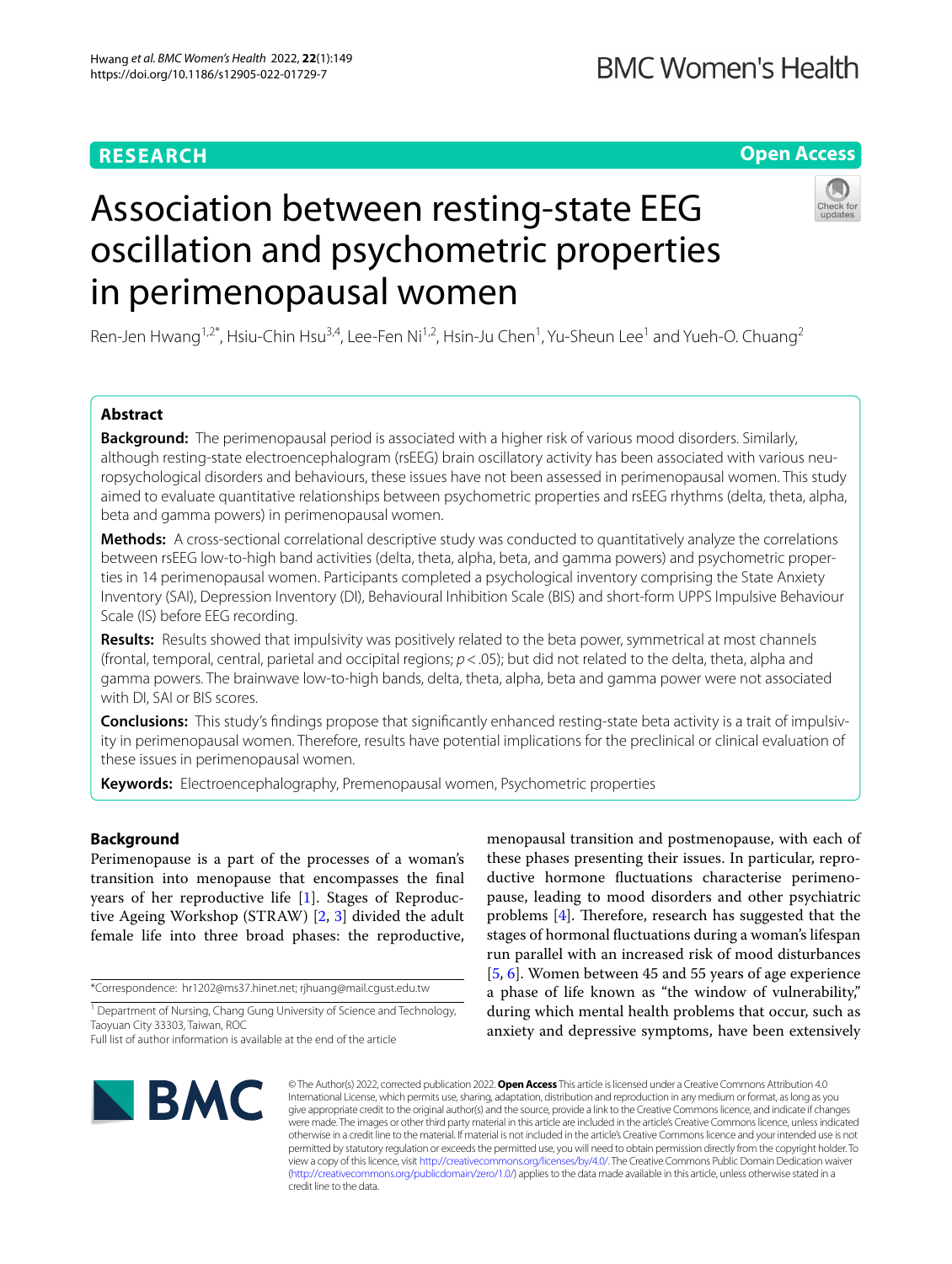explored [\[5](#page-7-4)]. Furthermore, women in the perimenopause stage frequently experience emotional changes, such as irritability, sadness, lack of motivation, fatigue and mood swings [[7](#page-7-6), [8\]](#page-7-7), and mild cognitive decline associated with perimenopause has also been reported  $[9]$  $[9]$ . These emotions signifcantly infuence social cognitive processes, which in turn, influence life outcomes  $[10, 11]$  $[10, 11]$  $[10, 11]$ . Thus, a better understanding of this life period, which every woman passes through, can be gained through the eforts of neuroscientists, including those in the biological and psychological sciences, to detect early-stage biomarkers of cognitive decline and work on the implications of brain oscillations. However, limited evidence on such oscillations has been gathered from preclinical, perimenopausal women.

Apart from the anxiety and depression experienced during perimenopause [[12\]](#page-7-11), negative afective behaviours, such as *impulsive behaviour strength (IS)* and *behavioural inhibition sensitivity (BIS)*, have also been reported in relation to hormonal imbalance  $[13-16]$  $[13-16]$  $[13-16]$ . Studies have shown that increasing oestrogen levels lead to less impulsive decision making [\[12,](#page-7-11) [15–](#page-7-14)[17\]](#page-7-15). Moreover, the hormonal imbalance infuences impulsivity strength, relating to aggressive behaviour, which is relevant to the serotonergic modulation in neural circuits  $[16-18]$  $[16-18]$  $[16-18]$ . Similarly, diminished brain serotonin synthesis is further linked with lack of impulse control and various psychiatric disorders [\[18\]](#page-7-16). Besides, ovarian hormones mediate the behavioural inhibition hypothesis that potential mechanisms occur through the dopamine pathway across the cortical limbic network  $[19]$  $[19]$ . The behavioural inhibition system is activated through aversive stimulation, responding to conditioned stimuli of punishment, novel stimuli and innate fear stimuli. It also elicits the afective state of anxiety and leads to behavioural inhibition  $[20, 21]$  $[20, 21]$  $[20, 21]$  $[20, 21]$ . Therefore, the reproductive hormone is correlated with psychological alterations and symptoms that can negatively impact emotion and mood. However, to the best of our knowledge, no study has yet surveyed the resting EEG in perimenopause women. Furthermore, although resting EEG signals have been widely used in classifying diferent emotional states [\[22](#page-7-20)[–24](#page-7-21)], no such signals exist for this middle age group of perimenopause women. The present study findings underline the importance of the selected psychometric properties of this study.

The characterisation of rsEEG brain oscillatory activity is a practical methodology used to study human behaviour. Clinically, EEG signals have been used as valuable indicators of psychological characteristics. rsEEG signals are composed of multiple waves cycling at diferent frequencies: delta (δ: 0.5–4 Hz), theta (θ: 4–8 Hz), alpha (α: 8–13 Hz), beta (β: 13–30 Hz) and gamma (γ: 31–40 Hz)

[[25\]](#page-7-22). Essentially, human behaviour begins in the brain. Therefore, quantitative EEG (qEEG) signals can be interpreted and clinically applied to evaluate brain function. Furthermore, a network of brain regions known as the 'default mode network' shows increased brain activity even in the resting state, refecting spontaneous cognitive processes [\[26](#page-7-23)]. Hence, spontaneous activities and their various rhythms correlate with psychometric properties relevant to psychological factors in physical health and illness that are known to infuence neuropsychiatric diseases  $[27, 28]$  $[27, 28]$  $[27, 28]$  $[27, 28]$ . The quantitative spectral analysis of rsEEG provides an efficient, convenient and relatively inexpensive way to study the relationships between brain activity and behaviour  $[29]$ . Through observations of brain rhythms and considering their tagged functional roles, an attempt was made to reveal how activity across rsEEG frequency bands is associated with the psychological characteristics of perimenopausal women. Such research is necessary, as this potential neural entrainment is not completely covered in previous literature. Thus, examining resting-state EEG data is proposed to enhance our understanding of basic brain functions.

Self-report inventories have become the most prevalent method used to assess psychological characteristics. The psychological inventories used in this study were chosen according to common psychological factors experienced during perimenopause and the early stages of ageing [[30–](#page-7-27)[33\]](#page-7-28). These scales have been widely used in psychological research or clinical practise, and their validity and reliability have been well-established. These following scales are included: (1) the Center for Epidemiologic Studies-Depression scale (CES-D; Depression Inventory [DI]) was developed by the National Institute of Mental Health, measuring depressive symptoms in the general population, (2) the State-Trait Anxiety Inventory (SAI), a reflective psychological self-report inventory relating to anxiety, which was assessed across two dimensions (state and trait) [\[34](#page-7-29)]. State anxiety denotes negative mood, refecting a 'transitory emotional state or condition of the human organism'. (3) the BIS assessment attributes sensitivity to signals of punishments [\[35\]](#page-7-30). Heightened BIS sensitivity is proposed to increase one's risk of developing anxiety or depressive disorders [[36\]](#page-7-31). Finally, (4) the modifed short version of the UPPS IS assesses impulsive behaviour, commonly related to a sense of urgency, sensation seeking and lack of premeditation and perseverance  $[32, 37]$  $[32, 37]$  $[32, 37]$  $[32, 37]$ . Thus, four inventories—the DI, SAI, BIS and IS—were included in our study.

Taken together, this study investigated the relationship between neuropsychological assessments and quantitative rsEEG band power in perimenopause women. Subsequently, the cross-correlation between EEG frequency bands and psychometric properties examined whether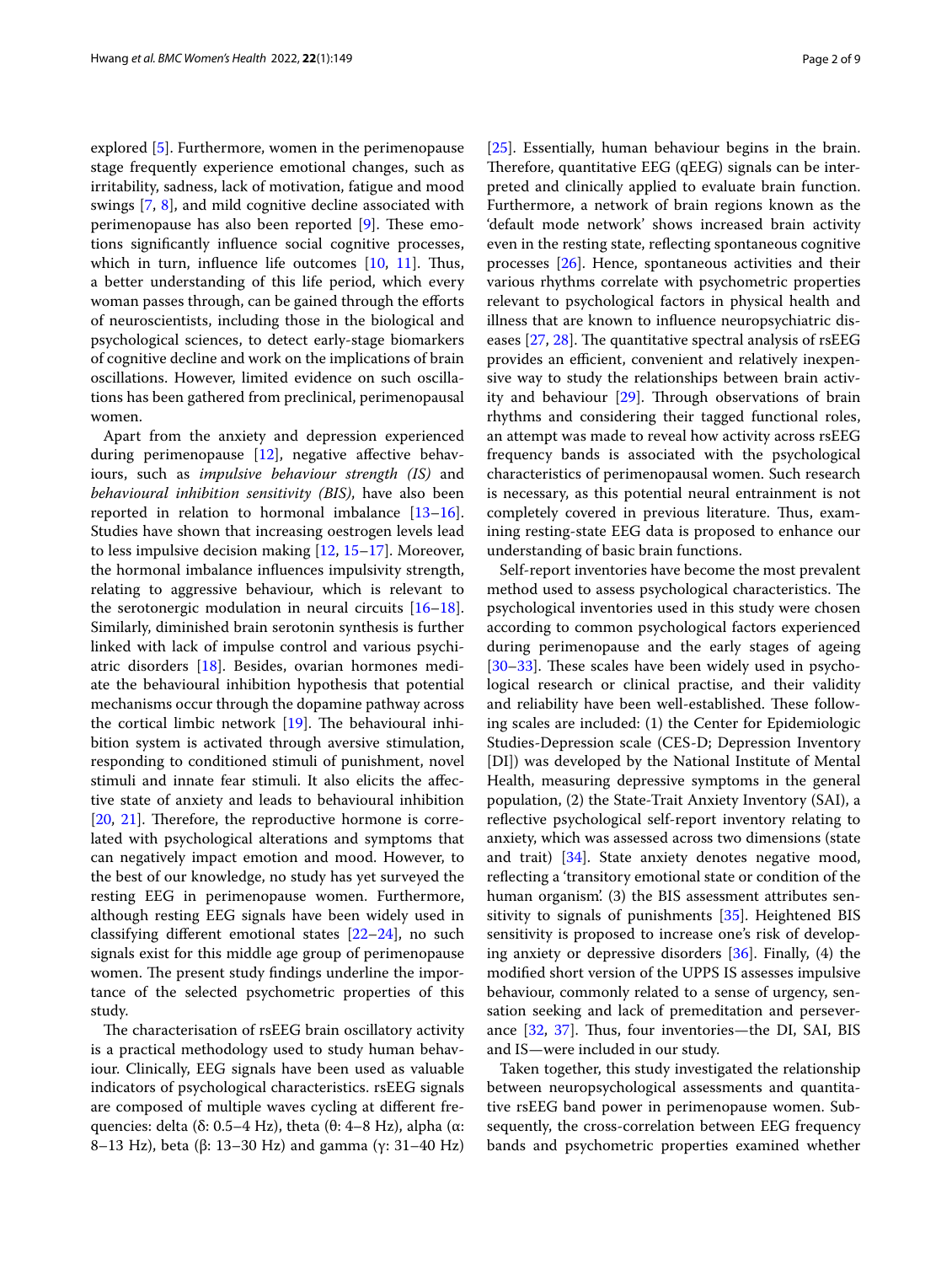potential neurophysiological trait markers existed for specifc psychological characteristics in non-clinical perimenopausal women.

# **Methods**

# **Participants and ethical considerations**

The present research was a cross-sectional correlational study, and all procedures were conducted following the Institutional Review Board of CGMH, where 14 righthanded individuals aged 46 and 54 years  $(M<sub>age</sub>=51$  years) participated. We recruited participants through advertisements among the community of Tao Yuan, Taiwan. All subjects were within the menopausal transition phase, characterised using the Stages of Reproductive Ageing Workshop (STRAW) [[3,](#page-7-2) [14](#page-7-34), [17](#page-7-15)]. Participants were screened via standardised interviews. Participants reported irregular menstrual cycles but were not menopausal and reported as not experiencing menstruation or blood discharge in the past year. Subsequently, participants were excluded if they (1) had used oral contraceptive pills or hormone therapy in the past year (2) had a history of neurological, psychiatric, or personality disorders, including premenstrual dysphoric disorder, as evaluated using the *Diagnostic and Statistical Manual of Mental Disorders*, Fourth Edition or (3) had auditory-visual impairment. Before the experiments, all participants were asked to refrain from consuming alcohol for at least 48 h, cafeine and tobacco for 12 h, and engaging in physical activity for 6 h. Furthermore, written informed consent was obtained from each participant before the experiment.

## **EEG recording and preprocessing**

Participants were tested in a light-controlled and sound-attenuated room. First, spontaneous brain activity was recorded continuously for three minutes while participants relaxed and stayed awake with their eyes closed. The study was conducted using an Encerphalan-EEGR-19/26 computerised EEG (Version 5.4–16–2.0, Medicom MTD). Then, EEG activity was recorded from 19 sites—Fp1, Fp2, F3, F4, F7, F8, Fz, C3, C4, Cz, T3, T4, T5, T6, P3, P4, Pz, O1 and O2, within the standard 10–20 system, covering symmetrical brain areas: the anterofrontal, frontal, anterotemporal, temporal, posterior temporal, central, parietal and occipital regions (Fig. [1\)](#page-2-0). EEG and electrooculography were recorded at a sampling rate of 256 Hz/s, and the high-and low-frequency flters were set at 70 Hz and 0.5 Hz, respectively.

Each recording was visually screened to remove epochs with head movements and eye blinks, after which a computer-based rejection algorithm discarded any epochs with an activity greater than  $\pm$  75  $\mu$ V in amplitude. Subsequently, the absolute power value (APV,  $\mu$ V<sup>2</sup>) and relative

<span id="page-2-0"></span>power value (RPV, %) were recorded using power spectrum analysis from non-artefact four-second signals of approximately 20–45 epochs. Then, the baseline-correction was applied to all accepted epochs, and the fast Fourier transforms were averaged in fve selected frequency bands: delta (δ; 0.5–4 Hz), theta (θ; 4–8 Hz), alpha (α; 8–13 Hz), beta (β; 13–30 Hz) and gamma (γ; 31–40 Hz). Next, to minimise the efects of inter-individual variability in power, relative power (%) was obtained by computing the fraction of power in each frequency band, divided by the sum of power measurements across 0.5–40 Hz for each frequency band in each of the 19 channels. Finally, relative power was calculated as the total power ratio of a band to all bands from delta to gamma (0.5–40 Hz), following the relative power calculation of each band and the ratios of each region. Thus, whether the rsEEG oscillation of relative power (%) relates to the psychometric properties was determined in this study.

## **Neuropsychological measures**

A questionnaire was administered before EEG recording which comprised four inventories.  $(1)$  The DI, which contains 20 items. Scores were weighted from 1 to 4, with a rating of 4 indicating the highest level of depression. Total scores ranged from 20 to 80. (2) The SAI also contained 20 items. Scores were weighted from 1 to 4, where the rating of 4 indicates the highest level of anxiety. Total scores ranged from 20 to 80. (3) The BIS, comprising seven items, probed the degree of anxiety felt

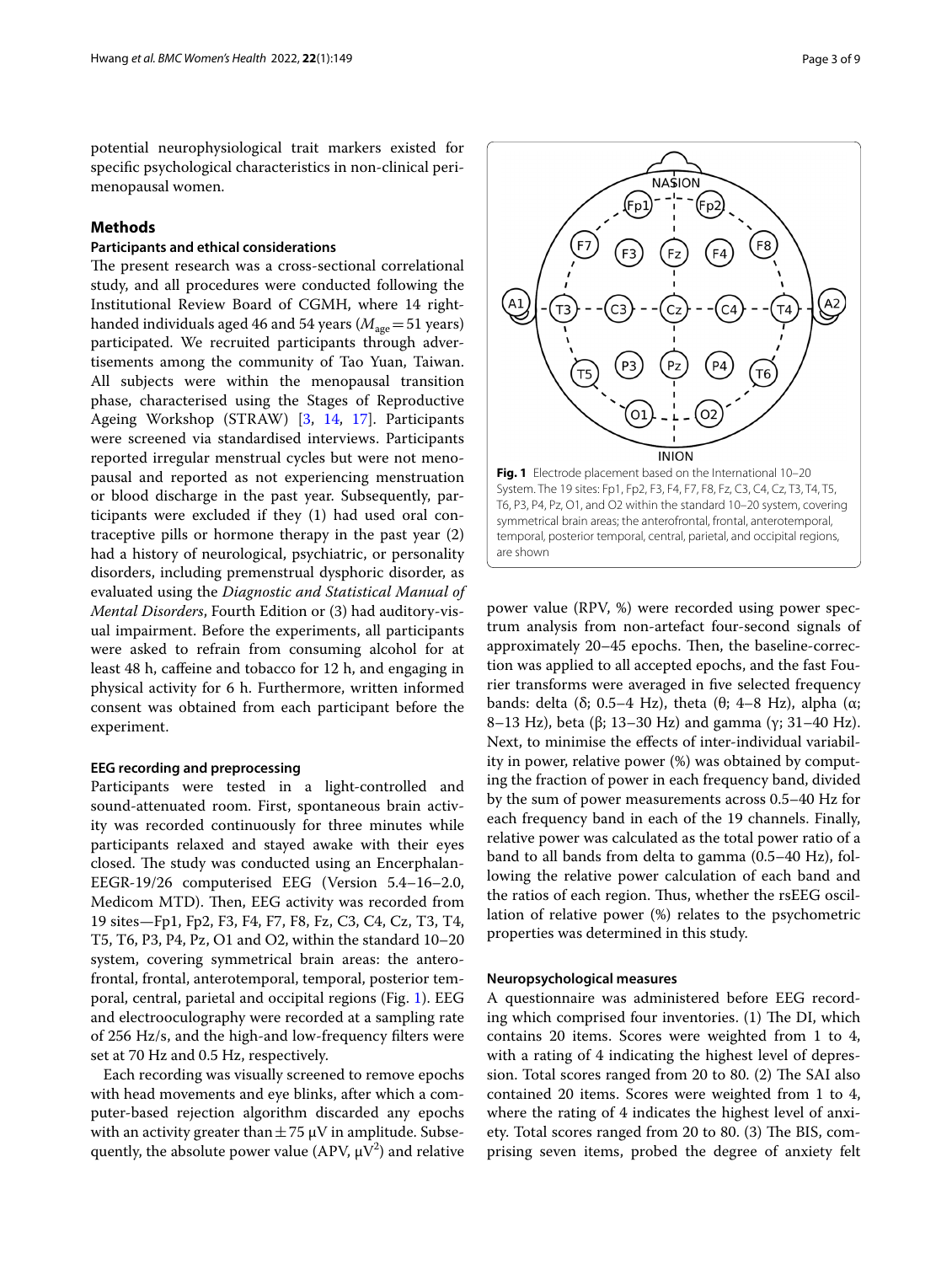when confronted with punishment cues [\[35\]](#page-7-30). It was rated on a 4-point Likert scale (range 1–4). A high BIS score was associated with highly negative efects in response to punishments. (4) The IS  $[38]$  $[38]$ , which contains 16 items. Scores were weighted from 1 to 4, with a rating of 4 indicating the highest level of impulsivity. Total scores ranged from 16 to 64. These inventories were well estimated using the Cronbach's alpha value and were used for clinical settings to detect and measure the functional manifest.

## **Analysis**

Descriptive statistical analyses were used for neuropsychological assessments (SAI, DI, BIS and IS) and restingstate band power analysis of delta, theta, alpha, beta and gamma activities (RPV %) at each channel. Consequently, we evaluated the quantitative relationships between psychometric properties and rsEEG rhythms (delta, theta, alpha, beta and gamma powers). Then, the Kolmogorov–Smirnov test (KS test) was applied to determine whether sample data are normally distributed, including frequency bands of the whole brain (%) and the scores of four inventories. Once data revealed a normal distribution, Pearson's approach was used to evaluate whether correlations existed between the power of the fve frequency bands and participants' neuropsychological scores (SAI, DI, BIS and IS) at the 19 sites accordingly. The significance-level threshold was set at  $p < 0.05$ . Then, we separately calculated the average correlation coeffcients for the 19 sites in each brain wave. Afterwards, average correlation coefficients were used to explore whether any brain wave activity was highly correlated with psychometric properties in perimenopausal women.

This study aimed to understand the association between frequency relative power (delta, theta, alpha, beta and gamma; %) and inventory scores due to previous relevant issues that have not been regarded. First, adequately simple correlations were conducted in the continuous variable using step-by-step reports obtained from fve bands and four psychometric inventories at 19 regions. For the purpose of the study, these serial data obtained had no requirement of being spread over multiple comparisons in the elucidated group (or category) diference at this time. However, if inconsistent or particular fndings were observed after Pearson's analysis, we considered additional statistical examinations. Subsequently, a widespread signifcant relationship was shown in the beta power and impulse strength at most channels, which were inconsistent in others. Therefore, a simple linear regression was conducted to test and illustrate the predictive function of the entire beta oscillation power (%) in four inventories. All statistical analyses were conducted using SPSS version 26.0.

# **Results**

# **Descriptive statistics**

Means and standard deviations (mean $\pm$ SD) of participants' scores for the DI AI, BIS and IS were  $35.21 \pm 5.81$ ,  $31.57 \pm 8.37$ ,  $20.57 \pm 3.16$  and  $34.71 \pm 5.03$ , respectively. The mean and standard error (SE) of the resting band powers (delta, theta, alpha, beta and gamma activity; %) at each channel are shown in Table [1](#page-4-0) accordingly. Results showed entire band powers in 19 regions, including fve frequencies and four inventory scores, thus revealing normal distribution (*p* > 0.05, KS test).

## **Relationship between brain activity and behaviour**

Results showed that the resting brain oscillation for delta, theta, alpha, beta and gamma presented diferent fndings using Pearson's correlation analysis based on the four inventory scores (Table [2\)](#page-5-0). As observed, the IS was positively related to the beta power activity of the symmetrical results for almost all the brain regions (frontal, temporal, central, parietal and occipital regions; *r*=0.58– 0.84, all  $p < 0.05$ ). Contrastingly, DI, AI and BIS scores did not show evident correlations with the delta, theta, alpha, beta and gamma powers (Table [1\)](#page-4-0). Figure [2](#page-6-0) shows that the whole-brain resting-beta power may have a specifc function in predicting the impulsivity strength in perimenopausal women  $(p<0.01)$ . We observed that the whole-brain resting activity for delta, theta, alpha, beta and gamma showed no signifcant correlation with DI, SAI and BIS scores (*p*>0.05; Fig. [2\)](#page-6-0).

After obtaining the entire beta oscillation power, we observed that the Impulse score (IS) was 68% of the total variance in the beta oscillation power (%) using regression analysis (adjusted  $R^2$  currently = 0.679; unadjusted  $R^2$  = 0.786). Alternatively, the IS had the maximum variance of all the four scales and it was found to be 68% of the total variance.

# **Discussion**

Research has not yet clarifed the association between spontaneous neural oscillations and neuropsychological evaluations for perimenopausal women. Therefore, this study conducted a quantitative investigation of the associations between rsEEG low-to-high band activities and psychological assessments of perimenopausal women. Results indicated that the rsEEG beta power can be used to specifcally predict the degree of impulsivity (as measured by the IS) in perimenopausal women, unlike other psychological characteristics. It has been reported that as mild cognitive decline exists in middle-aged populations, emotion interacts with and infuences cognition or behaviour [\[39](#page-7-36)]. Furthermore, the beta band expressed a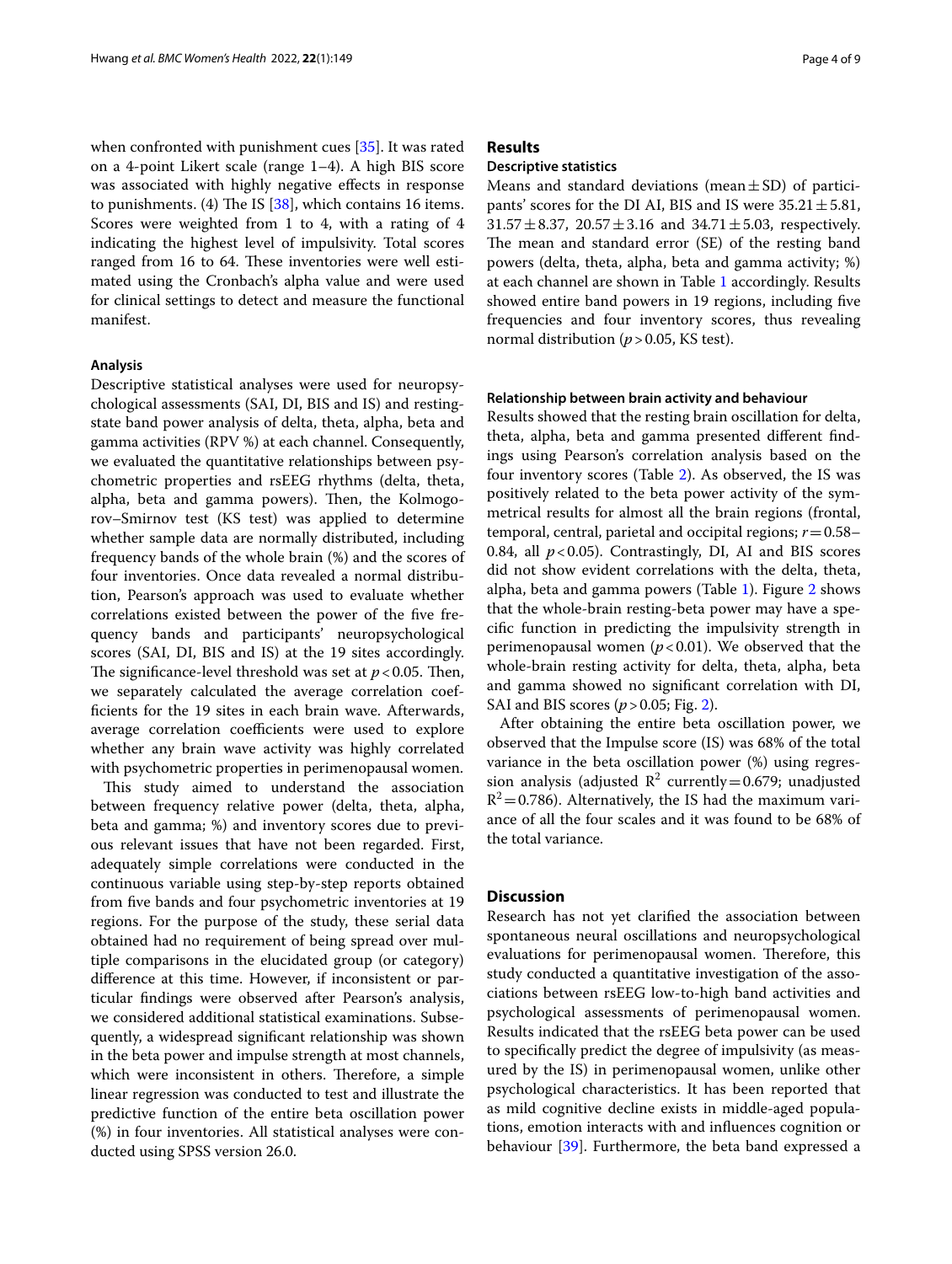|                 | Delta |      | Theta |           | Alpha |      | Beta  |           | Gamma |           |
|-----------------|-------|------|-------|-----------|-------|------|-------|-----------|-------|-----------|
|                 | Mean  | SE.  | Mean  | <b>SE</b> | Mean  | SE.  | Mean  | <b>SE</b> | Mean  | <b>SE</b> |
| FP1             | 32.03 | 3.87 | 32.03 | 3.87      | 23.47 | 3.91 | 21.37 | 1.63      | 8.54  | 1.66      |
| FP <sub>2</sub> | 33.84 | 4.10 | 33.84 | 4.10      | 22.21 | 3.70 | 21.28 | 2.00      | 8.35  | 1.58      |
| F7              | 25.64 | 2.80 | 25.64 | 2.80      | 24.42 | 3.71 | 24.89 | 1.60      | 11.42 | 2.26      |
| F <sub>3</sub>  | 18.97 | 2.75 | 18.97 | 2.75      | 29.46 | 4.49 | 26.56 | 1.78      | 9.47  | 1.75      |
| Fz              | 19.99 | 2.87 | 19.99 | 2.87      | 31.11 | 4.62 | 24.87 | 1.91      | 7.06  | 1.37      |
| F4              | 21.32 | 2.78 | 21.32 | 2.78      | 29.20 | 4.28 | 26.19 | 2.01      | 7.79  | 1.41      |
| F <sub>8</sub>  | 33.63 | 3.51 | 33.63 | 3.51      | 22.02 | 3.16 | 22.57 | 1.95      | 8.43  | 1.45      |
| T <sub>3</sub>  | 15.95 | 2.35 | 15.95 | 2.35      | 22.76 | 4.25 | 31.84 | 2.02      | 18.20 | 3.33      |
| C3              | 14.93 | 2.16 | 14.93 | 2.16      | 29.83 | 4.55 | 30.51 | 2.57      | 9.96  | 2.09      |
| Cz              | 15.21 | 2.12 | 15.21 | 2.12      | 32.48 | 4.96 | 27.95 | 2.74      | 6.90  | 1.27      |
| C4              | 16.29 | 2.13 | 16.29 | 2.13      | 29.94 | 4.35 | 30.79 | 2.76      | 7.70  | 1.35      |
| T4              | 19.74 | 2.71 | 19.74 | 2.71      | 21.91 | 3.13 | 32.50 | 1.81      | 13.82 | 2.69      |
| T <sub>5</sub>  | 20.78 | 3.65 | 20.78 | 3.65      | 24.90 | 3.03 | 29.86 | 2.57      | 13.60 | 1.65      |
| P <sub>3</sub>  | 18.67 | 3.89 | 18.67 | 3.89      | 27.74 | 5.19 | 31.86 | 3.39      | 8.60  | 1.68      |
| PZ              | 16.02 | 2.35 | 16.02 | 2.35      | 29.37 | 4.74 | 32.28 | 3.51      | 6.87  | 1.19      |
| P4              | 15.99 | 2.46 | 15.99 | 2.46      | 27.56 | 3.97 | 34.92 | 3.13      | 8.02  | 1.57      |
| T <sub>6</sub>  | 14.01 | 1.80 | 14.01 | 1.80      | 26.56 | 3.55 | 35.50 | 2.40      | 12.49 | 2.89      |
| O1              | 17.69 | 3.62 | 17.69 | 3.62      | 20.75 | 3.46 | 32.27 | 2.70      | 17.50 | 3.26      |
| O <sub>2</sub>  | 14.50 | 2.15 | 14.50 | 2.15      | 22.40 | 3.32 | 37.07 | 2.84      | 14.22 | 3.07      |

<span id="page-4-0"></span>**Table 1** The RPV (Relative Power Value, %) at each channel from rsEEG rhythms in perimenopause women

The RPV were analyzed at eye close 3 min resting state for each channel. Five selected frequency bands were Delta (0.5–4 Hz), Theta (4–8 Hz), Alpha (8–13 Hz), Beta (13–30 Hz), and Gamma (31–40 Hz). SE: standard error

strong relationship with predicted impulses. These findings provide a potential implication for the preclinical or clinical evaluations of perimenopausal women.

Our results indicated a signifcant positive correlation between the rsEEG beta power and impulsivity (*p*<0.01; Fig. [2](#page-6-0)). No such consistent relationship has been observed among the delta, theta, alpha and gamma powers. Previous studies have reported that beta activity was related to symptoms of brain over-arousal, such as anxiety, obsessiveness, sleeping difficulties and hyperactivity in adults [[40](#page-8-0)[–43](#page-8-1)]. Similarly, the IS questionnaire assessed a sense of urgency, premeditation, perseverance and sensation seeking, all of which are factors for impulsive behaviour [\[44](#page-8-2), [45\]](#page-8-3). Moreover, impulsivity is defned as an individual's tendency to behave without forethought or regard for the consequences. Studies have revealed that impulsivity is associated with spindling beta activity in clinical conditions, such as attention-deficit/hyperactivity disorder, epilepsy or psychosis and gambling disorders, including during hallucinations [\[46](#page-8-4)[–48](#page-8-5)]. Studies providing this evidence have considered employing taskbased methods, such as Go/NoGo and stop-signal tasks. However, the brain is constantly active, even at rest without external stimuli [[49,](#page-8-6) [50](#page-8-7)]. No report has discussed the association between the degree of impulsivity and rsEEG in perimenopausal women. Here, the association between four self-reported psychology inventories across broad frequency bands was evaluated. Subsequently, we highlighted that the intrinsic beta power signature had an important correlation with the degree of impulsivity, making it a potential biomarker for impulsivity in perimenopausal women.

The main finding regarding the relation between spontaneous brain activity and scores of psychological tests was that the default beta power was positively related to IS. This phenomenon was symmetrically exhibited at 16 channels (*r*=0.58 to 0.84, all *p*<0.05), with a maximum correlation coefficient (*r* value) at the T4 channel  $(r=0.84)$ . T4 mainly reveals activity in the middle temporal gyrus [[51\]](#page-8-8), connected by regional circuits with the amygdala, hippocampus, superior temporal gyrus, the occipitobasal cortex and orbital gyrus. Additionally, the anatomical and functional organisation of the temporal lobe involves impulse inhibition functions underlying trait impulsivity [\[52](#page-8-9)]. Moreover, the temporal lobe communicates with the hippocampus, playing a key role in forming impulsivity. These features are proposed to explain our fnding that the maxima correlation coeffcient of beta power, with the degree of impulsivity in perimenopausal women, was at the T4 region.

In this study, although other age groups were not included in the comparison of the power of diferent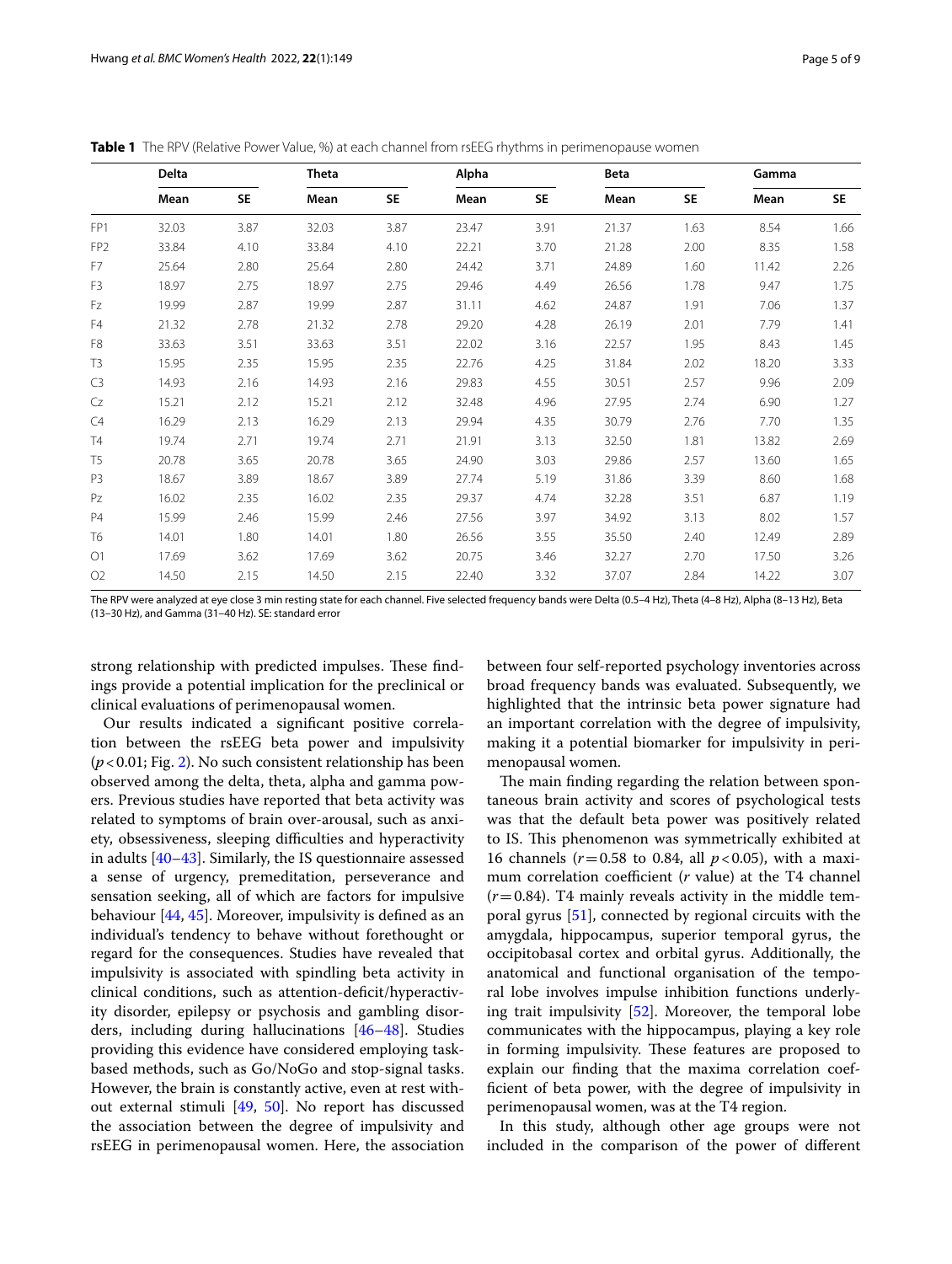|                 | IS_total  |           |          |            |           | DI_tota  |           |        |          |                         | SAI_total |          |          |           |           | BIS_tota |          |       |          |          |
|-----------------|-----------|-----------|----------|------------|-----------|----------|-----------|--------|----------|-------------------------|-----------|----------|----------|-----------|-----------|----------|----------|-------|----------|----------|
|                 | Delta     | Theta     | Alpha    | Beta       | Gamma     | Delta    | Theta     | Alpha  | Beta     | Gamma                   | Delta     | Theta    | Alpha    | Beta      | Gamma     | Delta    | Theta    | Alpha | Beta     | Gamma    |
| 짇               | $-0.171$  | 0.044     | 0.161    | 0.434      | $-0.441$  | $-0.272$ | 0.061     | 0.444  | 0.044    | 0.369                   | 0.164     | 0.276    | 0.039    | $-0.329$  | $-0.440$  | $-0.045$ | 0.017    | 0.215 | $-0.073$ | $-0.345$ |
| FP <sub>2</sub> | $-0.232$  | 0.043     | 0.138    | 0.499      | $-0.381$  | $-0.040$ | $-0.102$  | 0.370  | $-0.211$ | $-0.375$                | 0.404     | 0.252    | $-0.017$ | $-0.567*$ | $-0.536$  | 0.258    | $-0.093$ | 0.069 | $-0.352$ | $-0.281$ |
|                 | $-0.294$  | 0.013     | 0.151    | $0.662*$   | $-0.347$  | $-0.389$ | $-0.065$  | 0.542  | 0.080    | $-0.397$                | $-0.041$  | 0.153    | 0.200    | 0.119     | $-0.467$  | $-0.164$ | 0.156    | 0.165 | $-0.160$ | $-0.082$ |
|                 | $-0.499$  | $-0.123$  | 0.207    | $0.740**$  | $-0.345$  | $-0.253$ | $-0.333$  | 0.487  | 0.069    | 0.524                   | 0.170     | $-0.031$ | 0.110    | 0.038     | $-0.533$  | $-0.127$ | $-0.239$ | 0.276 | 0.005    | $-0.241$ |
|                 | $-0.546$  | $-0.162$  | 0.292    | 0.635*     | $-0.459$  | $-0.152$ | $-0.434$  | 0.410  | 0.054    | $-0.466$                | 0.197     | 0.124    | 0.013    | 0.094     | $-0.385$  | 0.078    | $-0.378$ | 0.325 | $-0.201$ | $-0.396$ |
|                 | $-0.531$  | $-0.192$  | 0.234    | $0.754***$ | $-0.467$  | $-0.166$ | $-0.279$  | 0.416  | $-0.046$ | $-0.472$                | 0.274     | 0.025    | 0.015    | $-0.071$  | $-0.435$  | 0.093    | $-0.255$ | 0.259 | $-0.218$ | $-0.308$ |
|                 | $-0.418$  | 0.143     | 0.229    | $0.600*$   | $-0.434$  | 0.129    | $-0.298$  | 0.378  | $-0.266$ | $-0.448$                | 0.408     | $-0.077$ | 0.037    | $-0.350$  | $-0.500$  | 0.455    | $-0.198$ | 0.085 | $-0.509$ | $-0.383$ |
|                 | $-0.127$  | 0.363     | 0.104    | 0.414      | $-0.452$  | $-0.193$ | $-0.083$  | 0.450  | $-0.008$ | $-0.376$                | 0.026     | $-0.051$ | 0.170    | 0.258     | $-0.353$  | $-0.209$ | 0.039    | 0.008 | 0.175    | 0.010    |
|                 | $-0.430$  | $-0.193$  | 0.080    | $0.634*$   | $-0.310$  | $-0.168$ | $-0.460$  | 0.559* | 0.032    | $-0.634*$               | 0.070     | $-0.236$ | 0.249    | 0.204     | $-0.629*$ | 0.107    | $-0.424$ | 0.238 | $-0.030$ | $-0.197$ |
|                 | $-0.598*$ | $-0.408$  | 0.237    | 0.603*     | $-0.388$  | $-0.111$ | $-0.562*$ | 0.504  | $-0.020$ | $-0.592*$               | 0.145     | $-0.295$ | 0.125    | 0.164     | $-0.476$  | 0.068    | $-0.531$ | 0.442 | $-0.102$ | $-0.540$ |
|                 | $-0.683*$ | $-0.388$  | 0.257    | 0.653*     | $-0.461$  | $-0.137$ | $-0.329$  | 0.462  | $-0.104$ | $-0.524$                | 0.211     | $-0.111$ | 0.079    | 0.050     | $-0.498$  | 0.032    | $-0.408$ | 0.357 | $-0.118$ | $-0.317$ |
|                 | $-0.606*$ | $-0.051$  | 0.244    | $0.835***$ | $-0.194$  | $-0.147$ | $-0.304$  | 0.253  | 0.178    | $-0.073$                | 0.298     | $-0.168$ | $-0.036$ | 0.102     | $-0.220$  | $-0.117$ | $-0.548$ | 0.014 | 0.366    | 0.194    |
|                 | $-0.587*$ | $-0.406$  | $0.552*$ | 0.695**    | $-0.470$  | $-0.159$ | $-0.263$  | 0.284  | 0.126    | $-0.147$                | 0.112     | $-0.096$ | $-0.084$ | 0.150     | $-0.221$  | $-0.082$ | $-0.407$ | 0.496 | $-0.106$ | $-0.300$ |
|                 | $-0.358$  | $-0.361$  | 0.157    | 0.586*     | $-0.444$  | 0.018    | $-0.570*$ | 0.450  | $-0.172$ | 0.482                   | 0.072     | $-0.273$ | 0.172    | $-0.003$  | $-0.402$  | 0.132    | $-0.512$ | 0.426 | $-0.270$ | $-0.53$  |
|                 | $-0.617*$ | $-0.612*$ | 0.194    | $0.728**$  | $-0.550$  | $-0.164$ | $-0.515$  | 0.523  | $-0.107$ | $-0.479$                | 0.006     | $-0.217$ | 0.170    | 0.012     | $-0.318$  | 0.039    | $-0.388$ | 0.396 | $-0.163$ | $-0.451$ |
|                 | $-0.738*$ | $-0.672*$ | 0.339    | $0.781**$  | $-0.528$  | $-0.195$ | $-0.306$  | 0.449  | $-0.086$ | 0.322                   | 0.028     | $-0.092$ | 0.144    | $-0.026$  | $-0.252$  | $-0.025$ | $-0.324$ | 0.500 | $-0.212$ | $-0.449$ |
|                 | $-0.390$  | $-0.284$  | 0.435    | $0.594*$   | $-0.641*$ | 0.340    | 0.031     | 0.314  | $-0.186$ | 0.451                   | 0.393     | $-0.034$ | 0.046    | 0.069     | $-0.340$  | 0.316    | $-0.120$ | 0.454 | $-0.359$ | $-0.397$ |
|                 | 0.365     | $-0.433$  | 0.481    | $0.580*$   | $-0.358$  | 0.225    | 0.095     | 0.119  | 0.026    | $-0.392$                | 0.358     | 0.215    | $-0.081$ | 0.067     | $-0.464$  | 0.209    | 0.123    | 0.222 | $-0.344$ | $-0.237$ |
|                 | 0.534     | $-0.496$  | 0.403    | $0.712**$  | $-0.475$  | 0.115    | $-0.062$  | 0.318  | $-0.045$ | 0.343<br>$\overline{1}$ | 0.266     | $-0.069$ | 0.115    | 0.072     | $-0.338$  | 0.260    | 0.069    | 0.349 | 0.343    | 0.270    |

<span id="page-5-0"></span>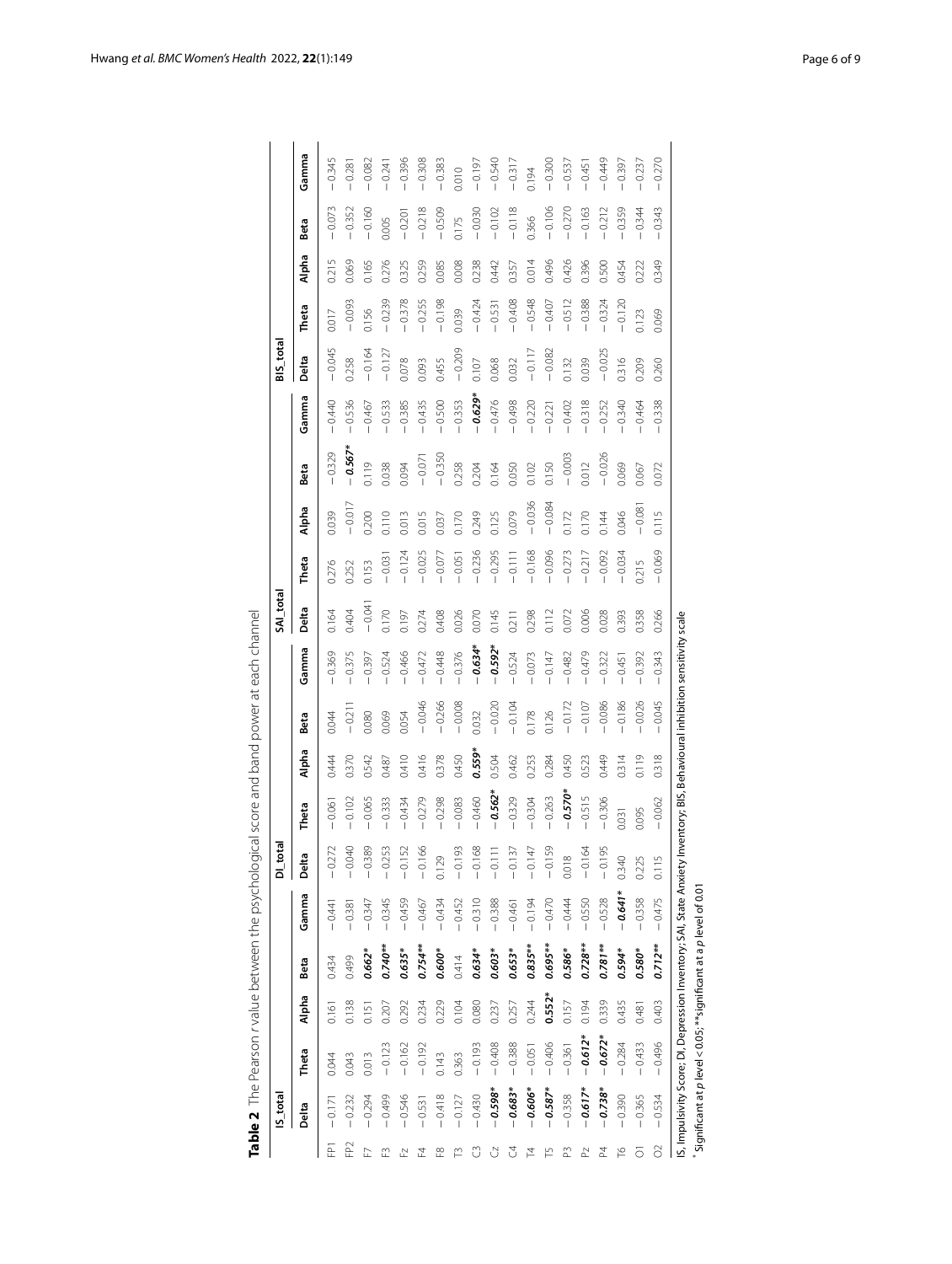



<span id="page-6-0"></span>spectrums, extensive correlation comparisons were made for diferent psychometric scales. From this preliminary result, it is evident that the indicators of IS represented 68% of the total variance in the entire brain beta oscillation power (%) using regression analysis (adjusted  $\mathbb{R}^2$ ). Such information has not been reported previously for perimenopausal women, using the non-invasive brain wave device. Impulsiveness is a personality trait whose force can be modulated through hormone fuctuations. These hormonal alterations involve prefrontal-subcortical neurocircuitry modulatory activities that result in an imbalanced contribution of the sub-thalamic nucleus associated with irritability and impulse control disorders [[16,](#page-7-13) [45](#page-8-3), [53\]](#page-8-10). Furthermore, emotions shape behaviour. Inappropriate impulsiveness relates to the anger emotion, which may lead to adverse behaviour such as suicide or violence and interrupt social function. Exploring a reliable indicator for refecting the intensity of impulses in middle-aged older women is important. Notably, the precise reappraisal of IS or other psychological matters for perimenopausal women also accounts for the advancement in research requirements for clinical or neuroscience researchers. The present study presents a novel academic view on impulsive-EEG biomarkers in the course of menopause transition. For evaluating perimenopause emotional vulnerability, tracking band power modulation through various interventions—such as neurofeedback or meditation for psychological well-being across the lifespan—should be considered in improving women's health.

We analysed the RPV of frequency bands in each channel using whole-brain averages, not conducting derived analyses of these spectrum bands, such as their spatial coherence or asymmetry. The strength of our approach was that 20–45 epochs were obtained for each band in the statistical analysis, which helped determine the efective size and resulted in a high-reliability estimate. Furthermore, apart from the correlation between the beta power and IS score, the cross-correlational fndings of this study identifed no neurophysiological biomarker for psychological characteristics in perimenopausal women. These observations further indicate that the quantitative EEG methodology has discriminative power and offers objective and biological insight into cognitive processes, as our study results revealed no signifcant relationship between delta, theta, alpha, and gamma powers and the SAI, DI, and BIS scores in perimenopausal women. Such a result could encourage clinical care professionals to work on a brain evidence-based manner in the health promotion during the early ageing stages of perimenopausal women.

This study has several limitations. First, we did not address the power spectral density of each band or conduct functional connectivity analysis. Furthermore, we did not apply multiple comparisons due to the fact that the dataset collected was continuous variable, and we had no means of converting these values to categories. Finally, changes in ovarian hormone production afected various neuropsychological health outcomes. Conceivably, however, this study provides more advanced analysis perspectives for future investigations.

# **Conclusion**

This pilot study shows that the rsEEG beta power specifcally predicts impulsivity in perimenopausal women, proposing it as a potential biomarker to assist future research on neurobehavioural estimations in perimenopausal women.

#### **Abbreviations**

BIS: Behavioural Inhibition Scale; DI: Depression Inventory; IS: Impulsive Behaviour Scale; RPV: Relative power value; SAI: State Anxiety Inventory.

#### **Acknowledgements**

We sincerely appreciate all participants for their kind cooperation. I am also grateful for the insightful comments ofered by the anonymous peer reviewers at manuscript. They improved this study in innumerable ways and saved me from many errors; those that inevitably remain are entirely my own responsibility.

#### **Author contributions**

All authors contributed in designing the study, planning the analysis, and interpreting the results. All authors read and approved the fnal manuscript.

#### **Funding**

The project fndings were supported by the National Science Council (NSC 100-2410-H-255-005-MY2) and CGUST (NMRPF3B0132T).

#### **Availability of data and materials**

The datasets used and analyzed during the current study are available from the corresponding author on reasonable request.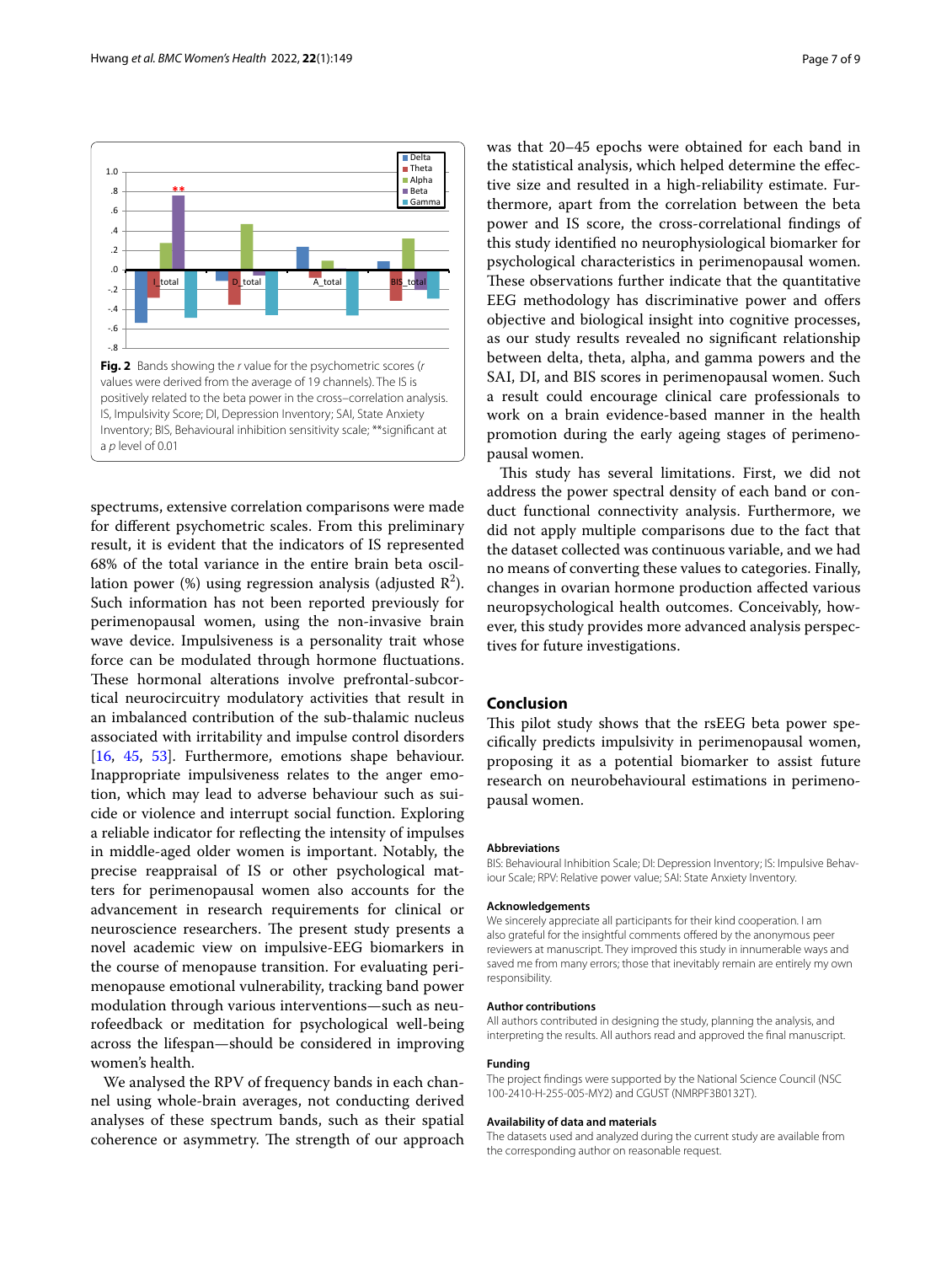# **Declarations**

#### **Ethics approval and consent to participate**

Study was approved by the Institutional Review Board of Chang Gung Memorial Hospital (CGMH/ID 99-4099B), Taiwan. Participants' informed consent was obtained before the experiment and aware of the study purpose, risks and benefts. All research procedures were performed in accordance with the Declaration of Helsinki.

#### **Consent for publication**

Not applicable.

## **Competing interests**

The authors declare that they have no competing interests.

#### **Author details**

<sup>1</sup> Department of Nursing, Chang Gung University of Science and Technology, Taoyuan City 33303, Taiwan, ROC. <sup>2</sup> Department of Nursing, Chang Gung Memorial Hospital, Linkou, Taoyuan City 33303, Taiwan, ROC. <sup>3</sup>Graduate Institute of Gerontology and Health Care Management, Chang Gung University of Science and Technology, Taoyuan City 33303, Taiwan, ROC. <sup>4</sup>Department of Internal Medicine, Chang Gung Memorial Hospital, Taoyuan City 33303, Taiwan, ROC.

#### Received: 20 September 2021 Accepted: 20 April 2022 Published: 10 May 2022

#### **References**

- <span id="page-7-0"></span>Santoro N. Perimenopause: from research to practice. J Womens Health (Larchmt). 2016;25(4):332–9.
- <span id="page-7-1"></span>2. Harlow SD, Gass M, Hall JE, et al. Executive summary of the Stages of Reproductive Aging Workshop +10: addressing the unfnished agenda of staging reproductive aging. Climacteric. 2012;15(2):105–14.
- <span id="page-7-2"></span>3. Harlow SD, Gass M, Hall JE, et al. Executive summary of the Stages of Reproductive Aging Workshop  $+10$ : addressing the unfinished agenda of staging reproductive aging. Menopause. 2012;19(4):387–95.
- <span id="page-7-3"></span>4. Lin HL, Hsiao MC, Liu YT, Chang CM. Perimenopause and incidence of depression in midlife women: a population-based study in Taiwan. Climacteric. 2013;16(3):381–6.
- <span id="page-7-4"></span>5. Freeman EW. Associations of depression with the transition to menopause. Menopause. 2010;17(4):823–7.
- <span id="page-7-5"></span>6. Novaes C, Almeida OP, de Melo NR. Mental health among perimenopausal women attending a menopause clinic: possible association with premenstrual syndrome? Climacteric. 1998;1(4):264–70.
- <span id="page-7-6"></span>7. Alexander JL, Dennerstein L, Woods NF, et al. Neurobehavioral impact of menopause on mood. Expert Rev Neurother. 2007;7(11 Suppl):S81-91.
- <span id="page-7-7"></span>8. Koike K, Yamamoto Y, Suzuki N, et al. Efficacy of porcine placental extract on climacteric symptoms in peri- and postmenopausal women. Climacteric. 2013;16(1):28–35.
- <span id="page-7-8"></span>9. Duka T, Tasker R, McGowan JF. The effects of 3-week estrogen hormone replacement on cognition in elderly healthy females. Psychopharmacology. 2000;149(2):129–39.
- <span id="page-7-9"></span>10. Koban L, Pourtois G. Brain systems underlying the afective and social monitoring of actions: an integrative review. Neurosci Biobehav Rev. 2014;46(Pt 1):71–84.
- <span id="page-7-10"></span>11. do Nascimento EB, Dierschnabel AL, de Macedo Medeiros A, Suchecki D, Silva RH, Ribeiro AM. Memory impairment induced by diferent types of prolonged stress is dependent on the phase of the estrous cycle in female rats. Hormones Behav. 2019;115:104563.
- <span id="page-7-11"></span>12. Soares CN. Can depression be a menopause-associated risk? BMC Med. 2010;8:79.
- <span id="page-7-12"></span>13. Hwang RJ, Chen LF, Yeh TC, Tu PC, Tu CH, Hsieh JC. The resting frontal alpha asymmetry across the menstrual cycle: a magnetoencephalographic study. Hormones Behav. 2008;54(1):28–33.
- <span id="page-7-34"></span>14. Stone EA, Lin Y, Sarfraz Y, Quartermain D. The role of the central noradrenergic system in behavioral inhibition. Brain Res Rev. 2011;67(1–2):193–208.
- <span id="page-7-14"></span>15. Smith CT, Sierra Y, Oppler SH, Boettiger CA. Ovarian cycle efects on immediate reward selection bias in humans: a role for estradiol. J Neurosci. 2014;34(16):5468–76.
- <span id="page-7-13"></span>16. Trifu SC, Tudor A, Radulescu I. Aggressive behavior in psychiatric patients in relation to hormonal imbalance (Review). Exp Ther Med. 2020;20(4):3483–7.
- <span id="page-7-15"></span>17. Pavlov KA, Chistiakov DA, Chekhonin VP. Genetic determinants of aggression and impulsivity in humans. J Appl Genet. 2012;53(1):61–82.
- <span id="page-7-16"></span>18. Helmbold K, Zvyagintsev M, Dahmen B, et al. Serotonergic modulation of resting state default mode network connectivity in healthy women. Amino Acids. 2016;48(4):1109–20.
- <span id="page-7-17"></span>19. Wang JX, Zhuang JY, Fu L, Lei Q, Fan M, Zhang W. How ovarian hormones infuence the behavioral activation and inhibition system through the dopamine pathway. PLoS ONE. 2020;15(8):e0237032.
- <span id="page-7-18"></span>20. Hirsh JB, Kang SK. Mechanisms of identity conflict: uncertainty, anxiety, and the behavioral inhibition system. Person Soc Psychol Rev. 2016;20(3):223–44.
- <span id="page-7-19"></span>21. Barros-Loscertales A, Meseguer V, Sanjuan A, et al. Behavioral inhibition system activity is associated with increased amygdala and hippocampal gray matter volume: a voxel-based morphometry study. Neuroimage. 2006;33(3):1011–5.
- <span id="page-7-20"></span>22. Xing M, Tadayonnejad R, MacNamara A, et al. Resting-state theta band connectivity and graph analysis in generalized social anxiety disorder. NeuroImage Clin. 2017;13:24–32.
- 23. Knyazev GG, Savostyanov AN, Bocharov AV, Bazovkina DV, Proshina EA. Resting state networks mediate the effect of genotype by environment interaction on mental health. Neuroscience. 2018;369:139–51.
- <span id="page-7-21"></span>24. Balconi M, Vanutelli ME, Grippa E. Resting state and personality component (BIS/BAS) predict the brain activity (EEG and fNIRS measure) in response to emotional cues. Brain Behav. 2017;7(5): e00686.
- <span id="page-7-22"></span>25. Crespel A, Gélisse P. Atlas of electroencephalography: activation procedures and artifacts, awake and sleep EEG. John Libbey Eurotext; 2005.
- <span id="page-7-23"></span>26. Suss H, Ehlert U. Psychological resilience during the perimenopause. Maturitas. 2020;131:48–56.
- <span id="page-7-24"></span>27. Rojas GM, Alvarez C, Montoya CE, de la Iglesia-Vaya M, Cisternas JE, Galvez M. Study of resting-state functional connectivity networks using EEG electrodes position as seed. Front Neurosci. 2018;12:235.
- <span id="page-7-25"></span>28. Lindquist KA, Wager TD, Kober H, Bliss-Moreau E, Barrett LF. The brain basis of emotion: a meta-analytic review. Behav Brain Sci. 2012;35(3):121–43.
- <span id="page-7-26"></span>29. Rogala J, Kublik E, Krauz R, Wrobel A. Resting-state EEG activity predicts frontoparietal network reconfguration and improved attentional performance. Sci Rep. 2020;10(1):5064.
- <span id="page-7-27"></span>30. Yu J, Rawtaer I, Fam J, et al. Sleep correlates of depression and anxiety in an elderly Asian population. Psychogeriatrics. 2016;16(3):191–5.
- 31. Laredo-Aguilera JA, Carmona-Torres JM, Garcia-Pinillos F, Latorre-Roman PA. Efects of a 10-week functional training programme on pain, mood state, depression, and sleep in healthy older adults. Psychogeriatrics. 2018;18(4):292–8.
- <span id="page-7-32"></span>32. Rochat L, Delbeuck X, Billieux J, d'Acremont M, Van der Linden AC, Van der Linden M. Assessing impulsivity changes in Alzheimer disease. Alzheimer Dis Assoc Disord. 2008;22(3):278–83.
- <span id="page-7-28"></span>33. Porcino J. Psychological aspects of aging in women. Women Health. 1985;10(2–3):115–22.
- <span id="page-7-29"></span>34. Spielberger CD, Gorsuch RL, Lushene R, Vagg PR, Jacobs GA. Manual for the State-Trait Anxiety Inventory. Palo Alto: Consulting Psychologists Press; 1983.
- <span id="page-7-30"></span>35. Carver CS, White TL. Behavioral inhibition, behavioral activation, and afective responses to impending reward and punishment: The BIS/BAS Scales. J Pers Soc Psychol. 1994;67(2):319–33.
- <span id="page-7-31"></span>36. Harmon-Jones E, Allen JJ. Behavioral activation sensitivity and resting frontal EEG asymmetry: covariation of putative indicators related to risk for mood disorders. J Abnorm Psychol. 1997;106(1):159–63.
- <span id="page-7-33"></span>37. Rochat L, Beni C, Billieux J, Azouvi P, Annoni JM, Van der Linden M. Assessment of impulsivity after moderate to severe traumatic brain injury. Neuropsychol Rehabil. 2010;20(5):778–97.
- <span id="page-7-35"></span>38. Es B. Impulsiveness subtraits: Arousal and information processing. In: Spence JT, Itard CE, editors. Motivation, emotion, and personality. Amsterdam: Elsevier; 1985. p. 137–46.
- <span id="page-7-36"></span>39. Dolan RJ. Emotion, cognition, and behavior. Science. 2002;298(5596):1191–4.